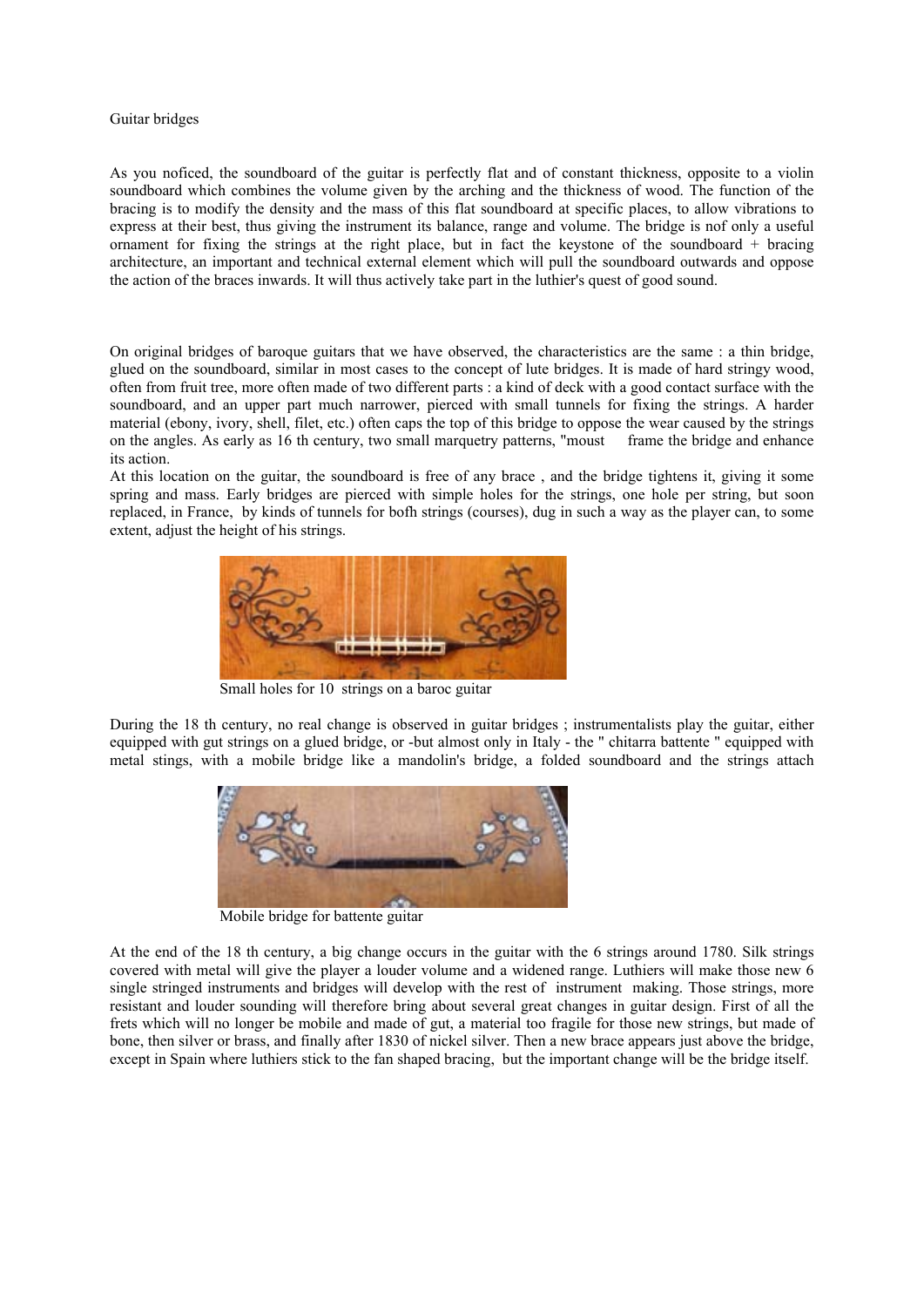

parisian bridge, circa 1765

For luthiers, the choice of guitar bridges is closely connected with the bracing of the soundboard : they are the complement thereof. From the 6 strings, they will evolve in several directions according to the wishes of the composers : France, England, Italy, Germany, Russia and Austria then Spain. In each of those cases, the bracing is modified according to the bridge, or more accurately the bridge is adapted to the bracing style of each school.

In Italy, we can nofice two very different cases : Naples and their glued bridges, framed with large moustaches adding density to the soundboard, and as early as 1800, they pierce the soundboard whereas in the north, Milan, Turin, the bridges are glued without holes, wider and longer forming a kind of external brace.



Turin style



Naples style

In France, Pons then Lacofe will install bridges with holes, with small moustaches, but these luthiers will add a brace located between the bridge and the low end of the soundboard, with quite a special design, which will stiffen the soundboard and allow a better sound production. It is quite obvious that French luthiers of that time, so rich with music and changes, will be influenced by their Italian colleagues, as much in the instrument making techniques as in aesthetics and this new brace that other luthiers will adopt later replaces the large and decorative moustaches of Neapolitan guitars.



Mirecourt style before the nut



Parisian style with nut